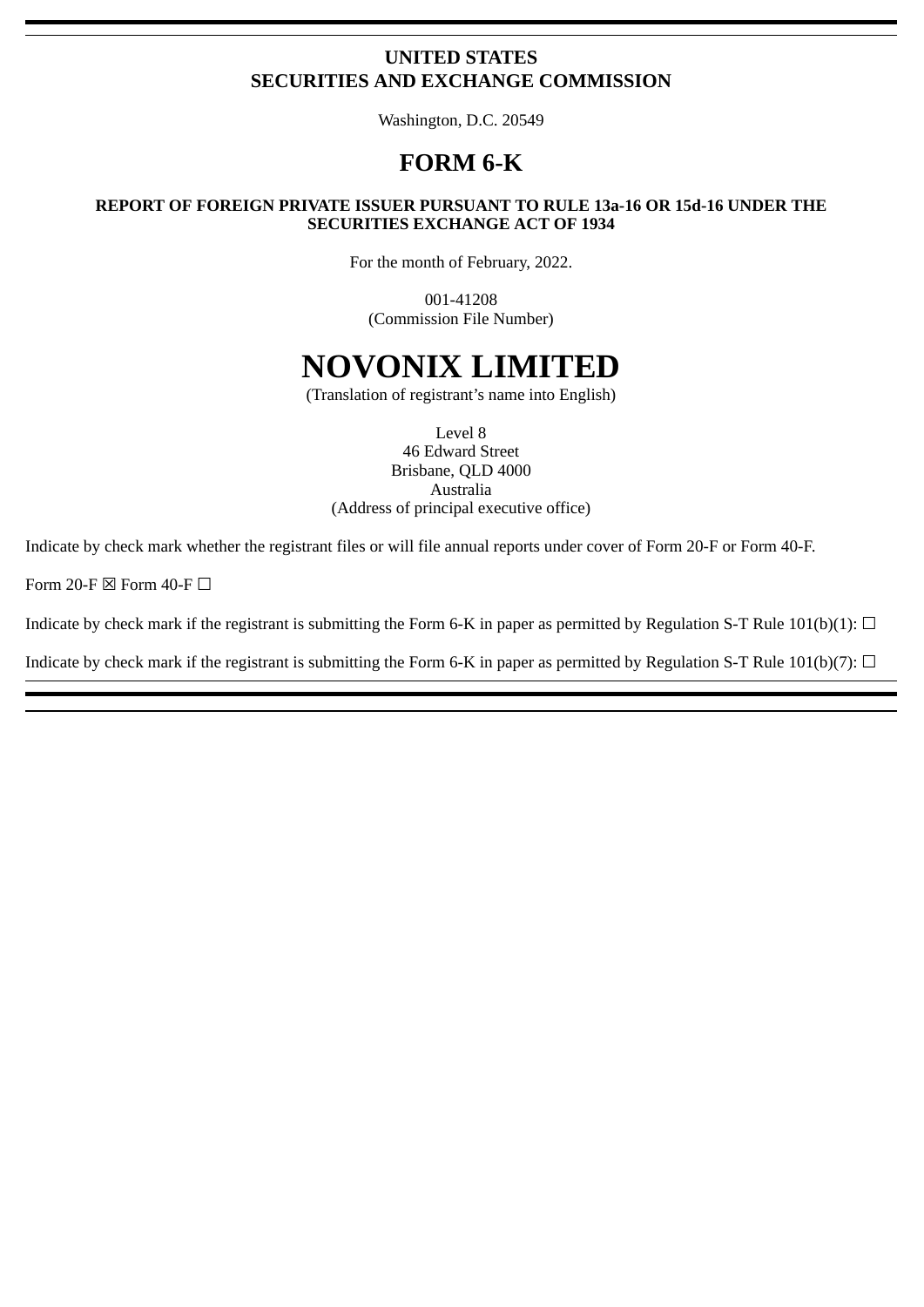# **EXHIBIT INDEX**

| <b>Exhibit No.</b> | <b>Description</b>                                                                 |
|--------------------|------------------------------------------------------------------------------------|
| Exhibit 99.1       | Press Release – NOVONIX to Commence Trading on Nasdaq through Level II ADR Program |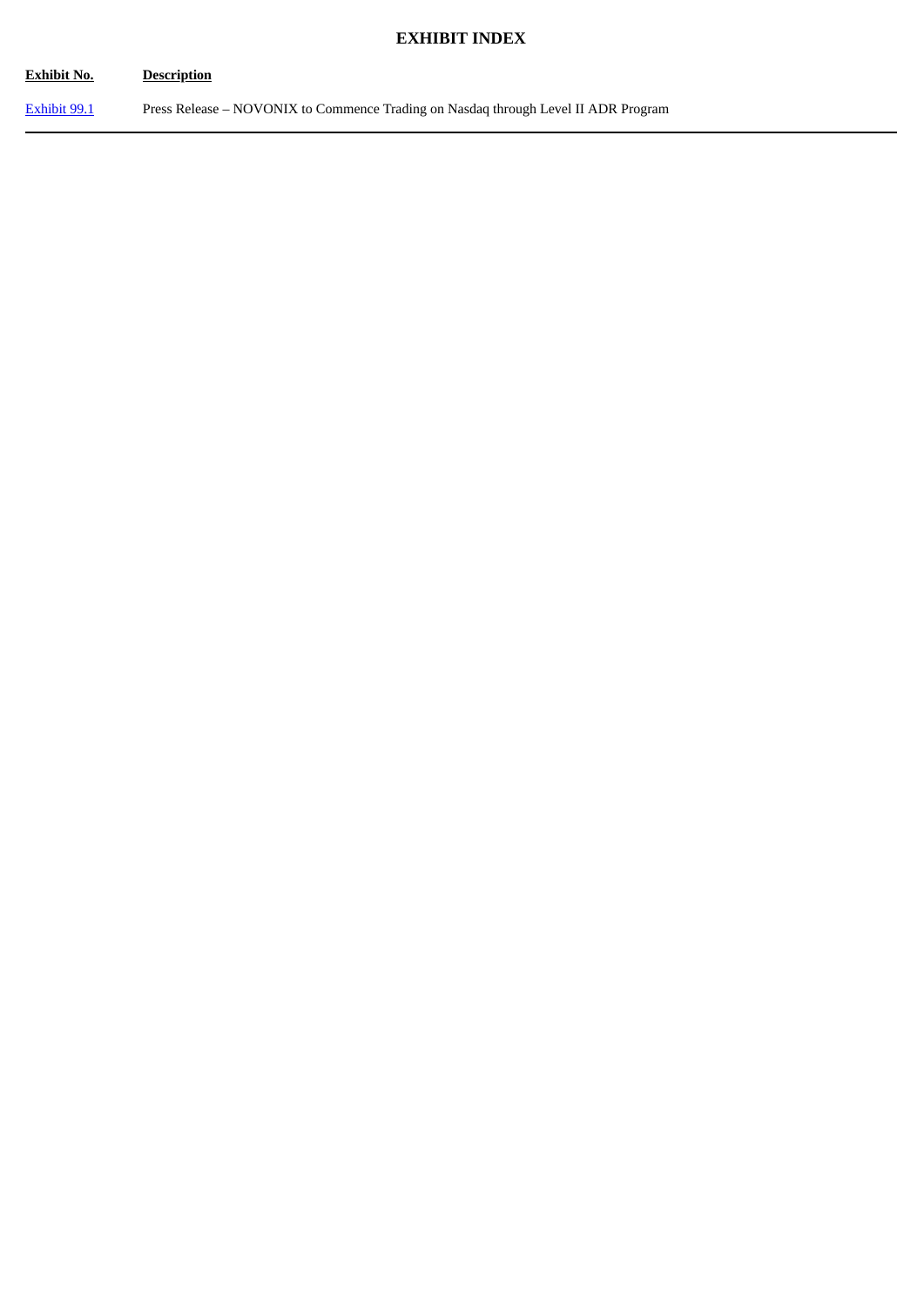# **SIGNATURES**

Pursuant to the requirements of the Securities Exchange Act of 1934, the registrant has duly caused this report to be signed on its behalf by the undersigned hereunto duly authorized.

#### **NOVONIX LIMITED**

By: /s/ Robert J. Natter Robert J. Natter Chairman

#### **NOVONIX LIMITED**

By: /s/ Suzanne Yeates

Suzanne Yeates Corporate Secretary

Date: February 1, 2022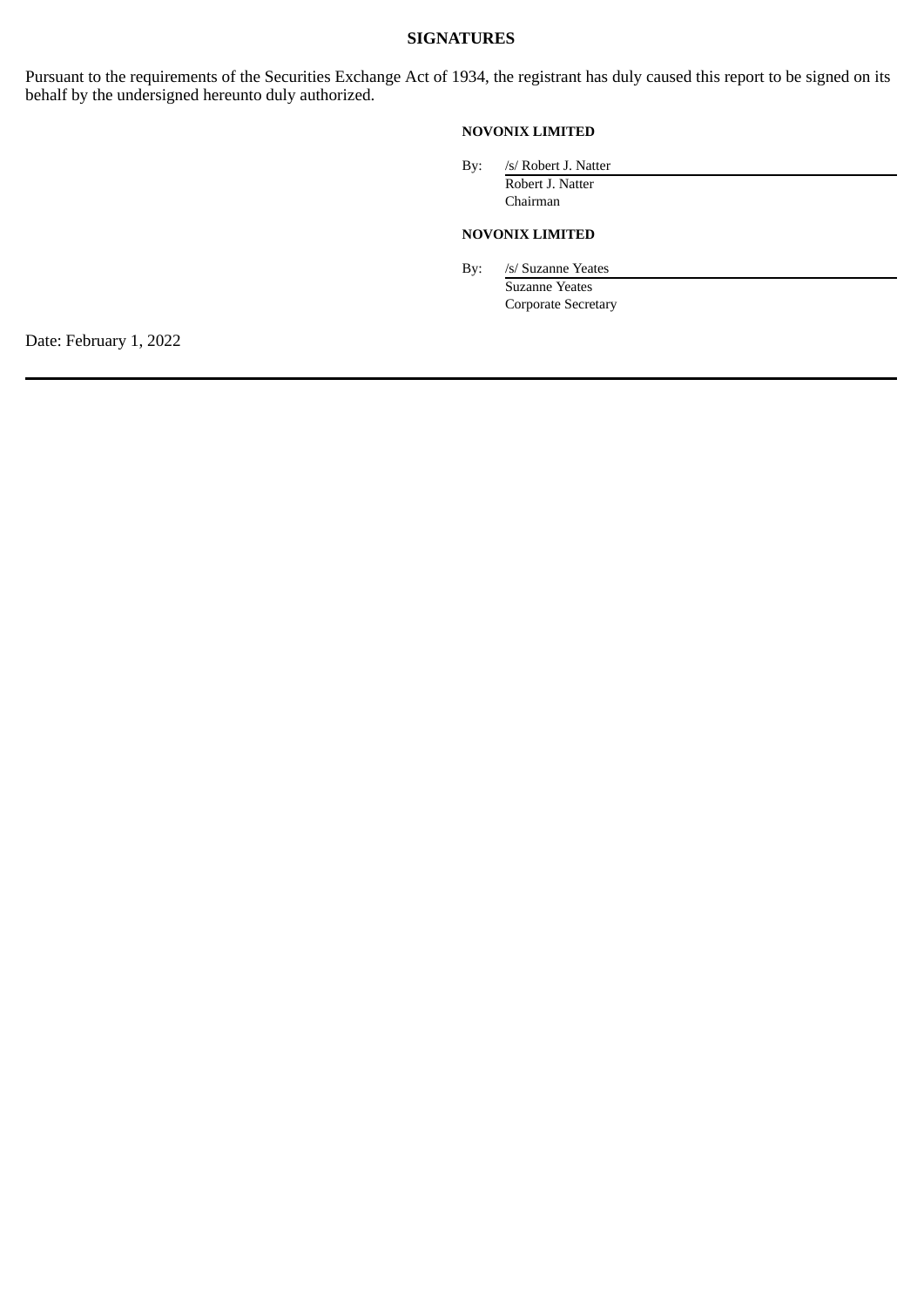

#### **ASX ANNOUNCEMENT** (ASX: **NVX**)

1 February 2022

# **NOVONIX to Commence Trading on Nasdaq through Level II ADR Program**

<span id="page-3-0"></span>**NOVONIX Limited (ASX: NVX, NASDAQ: NVX, OTCQX: NVNXF)** ("NOVONIX" or "the Company"), announces that its American Depositary Receipts ("ADRs") will commence trading on the Nasdaq Stock Market ('Nasdaq') today and its registration statements on Form 20-F and F-6 have been declared effective by the U.S. Securities and Exchange Commission. The Bank of New York Mellon has been appointed depositary, custodian and registrar for the Level II ADR program.

NOVONIX's ADRs will trade on Nasdaq under the ticker symbol "NVX" and will complement the existing primary listing of NVX shares on the Australian Securities Exchange ("ASX"). Under the Level II program, the ADRs are based on NOVONIX's ordinary shares currently on issue. Each ADR represents four (4) fully paid shares of NOVONIX.

An ADR is a negotiable receipt, resembling a stock certificate that is issued by a United States depositary bank appointed to evidence one or more American Depositary Shares. Establishing this program is part of an ongoing strategy to expand NOVONIX's reach to investors in the United States and make the Company's securities eligible as a direct investment for North American institutions and fund managers.

Under the program, the owners and holders of ADRs will have the same rights to dividends and distributions and voting powers as the holders of NOVONIX's ordinary shares (ASX: NVX) and F shares (OTCQX: NVNXF), subject to the terms of the deposit agreement.

The establishment of the program by NOVONIX is not a public offering or issuance of new NOVONIX ordinary shares. For more information about the ADR program, including instructions for converting ordinary shares (ASX: NVX) and F shares NOVONIX (OTCQX: NVNXF) to ADRs can be found on the Company's investor relations website at https://ir.novonixgroup.com.

This press release does not constitute an offer to sell, or the solicitation of an offer to buy, any securities of the Company, nor shall there be any sale of these securities in any state or jurisdiction in which such offer, solicitation or sale would be unlawful prior to registration or qualification under the securities laws of any such state or jurisdiction. Any offers, solicitations or offers to buy, or any sales of securities will be made in accordance with the registration requirements of the U.S. Securities Act of 1933, as amended ("Securities Act"). This announcement is being issued in accordance with Rule 135 under the Securities Act.

This announcement has been authorised for release by NOVONIX Chairman, Admiral Robert J. Natter, USN Ret.

**NOVONIX Limited** (ASX: NVX) ACN 157 690 830 GPO Box 525 Brisbane Qld 4001 AUSTRALIA